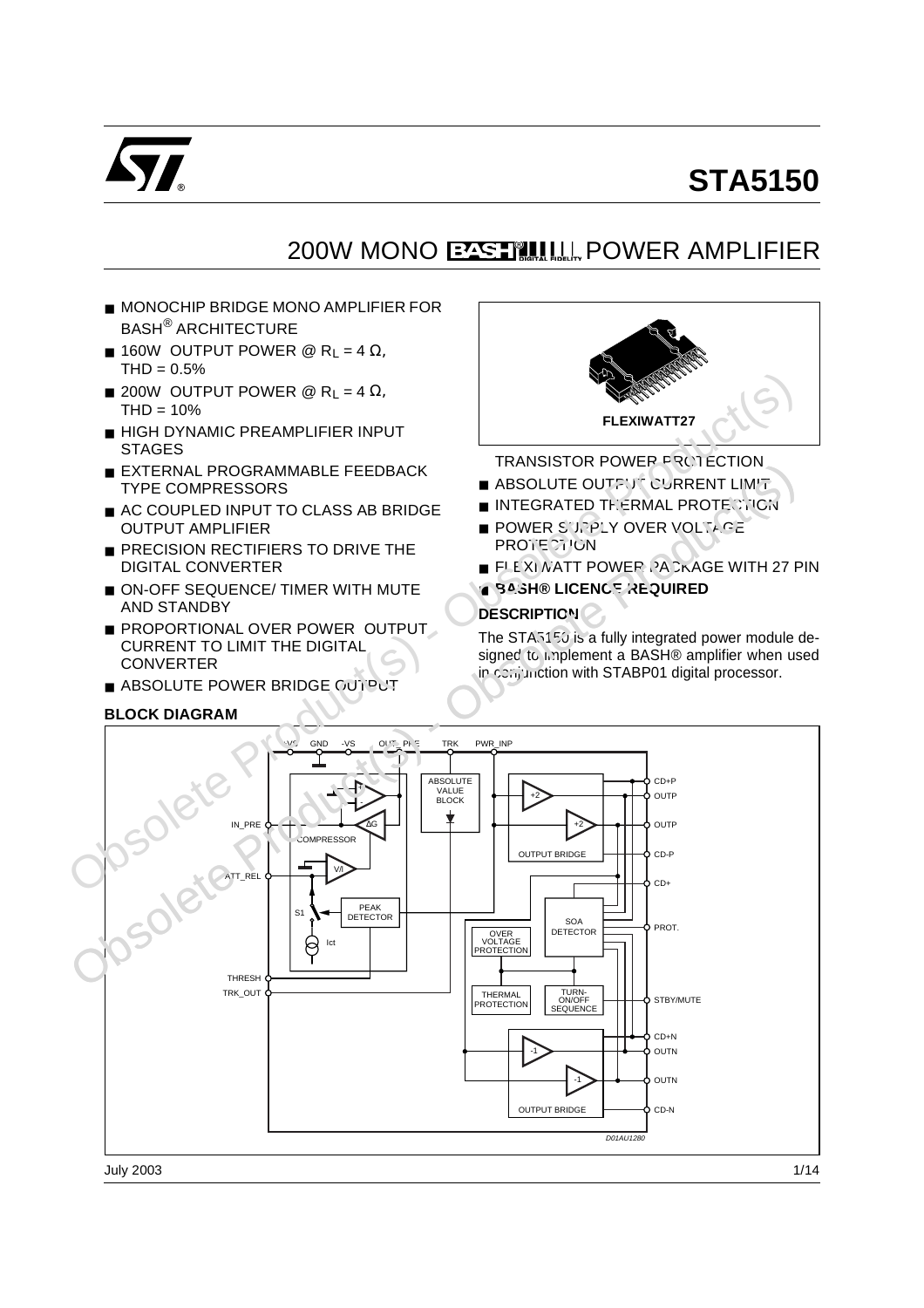# **DESCRIPTION** (continued)

Notice that normally only one Digital Converter is needed to supply a stereo or multi-channel amplifier system, therefore most of the functions implemented in the circuit have summing outputs

The signal circuits are biased by fixed negative and positive voltages referred to Ground. Instead the final stages of the output amplifiers are supplied by two external voltages that are following the audio signal . In this way the headroom for the output transistors is kept at minimum level to obtain a high efficiency power amplifier.

The Compressor circuits, one for each channel, performs a particular transfer behavior to avoid the dynamic restriction that an adaptive system like this requires. To have a high flexibility the attack / release time and the threshold levels are externally programmable. The tracking signal for the external digital converter is generated from the Absolute Value block that rectifies the audio signal present at the compressor output. The outputs of these blocks are decoupled by a diode to permit an easy sum of this signal for the multichannel application. The output power bridges have a dedicated input pin to perform an AC decoupling to cancel the compressor output DC offset. The gain of the stage is equal to 4 (+12dB). A sophisticated circuit performs the output transistor power detector that , with the digital converter, reduces the power supply voltage . Moreover, a maximum current output limiting and the over temperature sensor have been added to protect the circuit itself. The external voltage applied to the STBY/MUTE pin forces the two amplifiers in the proper condition to guarantee a silent turnon and turn-off.

|                       | <b>ABSOLUTE MAXIMUM RATINGS</b>                                               |                  |
|-----------------------|-------------------------------------------------------------------------------|------------------|
| Symbol                | <b>Parameter</b>                                                              | Value            |
| $+V_s$                | Positive supply voltage referred to pin 13 (GND)                              | 30               |
| $-Vs$                 | Negative supply voltage referred to pin 13 (GNL)                              | $-24$            |
| $VCD+$                | positive supply voltage tracking rail referred to pin 13 (GND)                | 22               |
| $VCD+$                | Positive supply voltage operated to $v_{3+}(1)$                               | 0.3              |
| $VCD-$                | Negative supply voltage reterion to -Vs (1)                                   | $-0.3$           |
| $V_{CD}$              | Negative supply v Jitego tracking rail referred to pin 13 (GND)               | $-22$            |
| V <sub>Att_Rel</sub>  | Pin 3 Neg 31. ve & Positive maximum voltage reffered to GND (pin<br>(13)      | $-0.5$ to $+20$  |
| V <sub>Pwr_Imp</sub>  | Tik Pin 7, 10 Negative & Positive maximum voltage referred to<br>GNC (pin 13) | $-20$ to $+20$   |
| $\sqrt{ln}$           | Pin 8 Negative & Positive maximum voltage referred to GND (pin<br>13)         | $-0.5$ to $+0.5$ |
| Vthreshold            | Pin 17 Negative & Positive maximum voltage referred to GND (pin<br>(13)       | $-7$ to $+0.5$   |
| I <sub>stb-max</sub>  | Pin 11 maximum input current (Internal voltage clamp at 5V)                   | 500              |
| V <sub>stbymute</sub> | Pin 11 negative maximum voltage referred to GND (pin 13)                      | $-0.5$           |

# **ABSOLUTE MAXIMUM RATINGS**

Notes: 1.  $V_{CD}$  must not be more negative than -Vs and  $V_{CD+}$  must not be more positive than +Vs

# **THERMAL DATA**

| Symbol                   | <b>Parameter</b>                           | Value | Unit          |
|--------------------------|--------------------------------------------|-------|---------------|
|                          | Max Junction temperature                   | 150   | $\sim$        |
| $R_{th\,\text{l\_case}}$ | Thermal Resistance Junction to case<br>max |       | $\degree$ C/W |

*É*y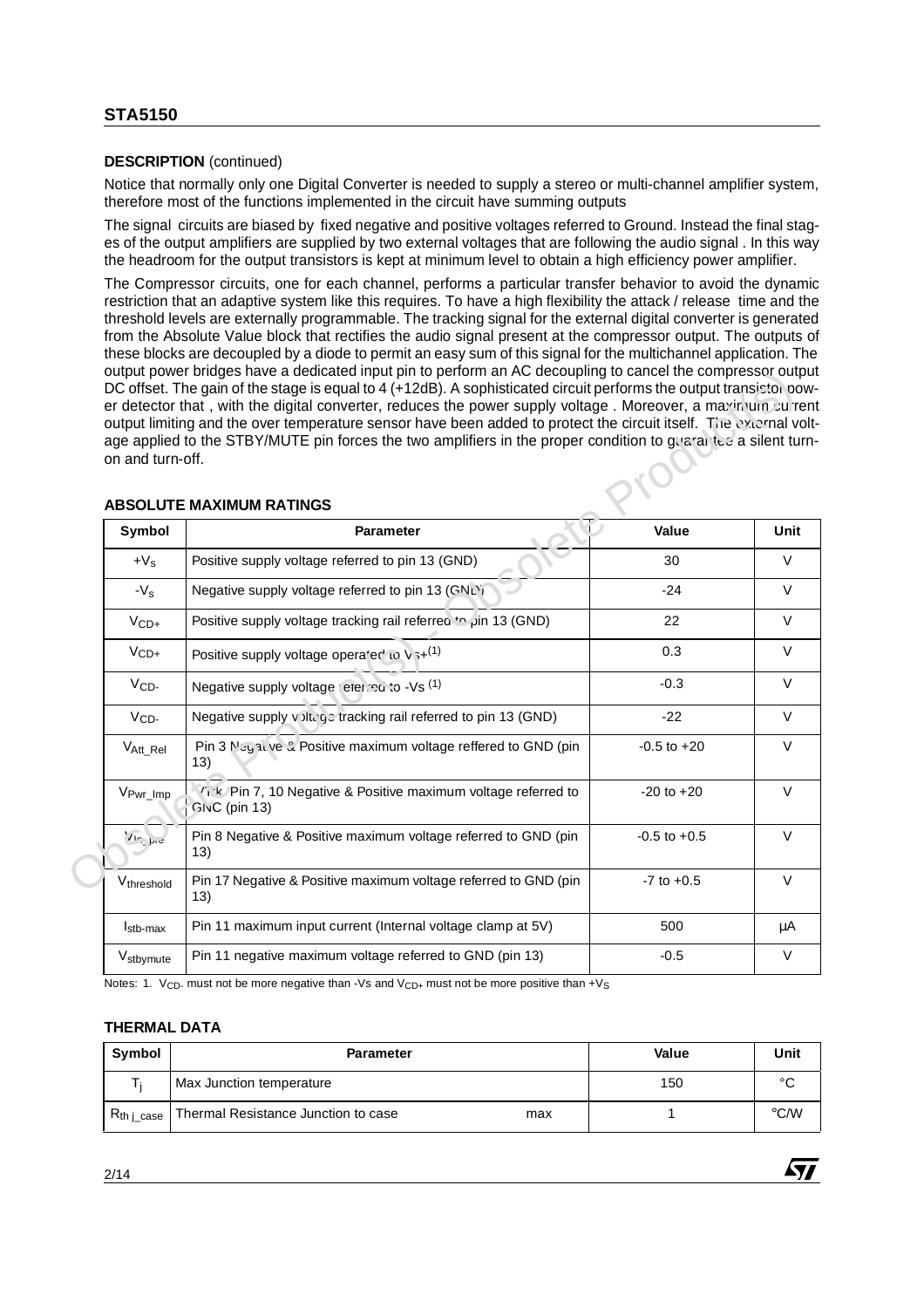#### **OPERATING RANGE**

| Symbol                 | <b>Parameter</b>                                           | Value                            | Unit    |
|------------------------|------------------------------------------------------------|----------------------------------|---------|
| $+V_s$                 | Positive supply voltage                                    | $+20$ to $+32$                   | $\vee$  |
| $-V_{\rm s}$           | Negative supply voltage                                    | $-10$ to $-24$                   | V       |
| $\Delta V_{\rm S+}$    | Delta positive supply voltage                              | $5V \leq (Vs+ - VCD+ ) \leq 10V$ | $\vee$  |
| $V_{CD+}$              | Positive supply voltage tracking rail                      | $+3$ to 20.7                     | V       |
| $VCD-$                 | Negative supply voltage tracking rail                      | $-20.7$ to $-3$                  | V       |
| I <sub>in</sub> Max    | Current at pin In_Pre related to compressor behaviour      | $-1$ to $+1$                     | mA beak |
| V <sub>trheshold</sub> | Voltage at pin Threshold                                   | $-5$ to 0                        | $\vee$  |
| $T_{amb}$              | Ambient Temperature Range                                  | 0 to $\sim$                      | °C      |
| I <sub>sb</sub> max    | Pin 11 maximum input current (Internal voltage clmp at 5V) | $-200$                           | μA      |

## **PIN CONNECTION**

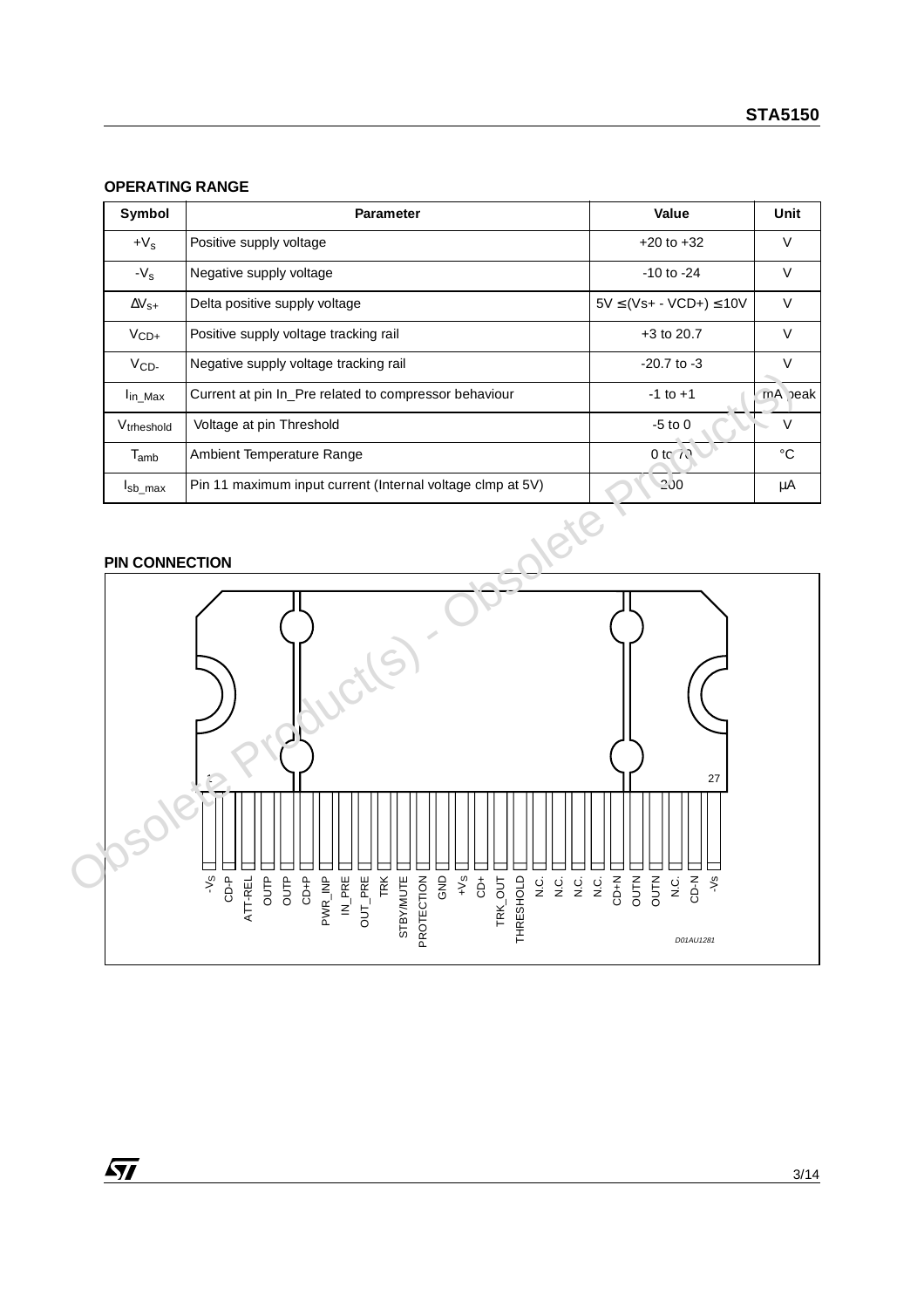## **PIN FUNCTION**

| $\mathsf{N}^\circ$ | <b>Name</b> | <b>Description</b>                                         |
|--------------------|-------------|------------------------------------------------------------|
| $\mathbf{1}$       | $-Vs$       | Negative Bias Supply                                       |
| $\overline{c}$     | $CD-P$      | Channel P Time varying tracking rail negative power supply |
| $\mathbf{3}$       | Att_Rel     | Attack release rate                                        |
| 4                  | OutP        | Channel P                                                  |
| 5                  | OutP        | Channel P                                                  |
| 6                  | $CD + P$    | Channel P positive power supply                            |
| $\overline{7}$     | Pwr_Inp     | Input to power stage                                       |
| 8                  | In_pre      | Pre-amp input (virtual ground)                             |
| 9                  | Out_pre     | Output channel                                             |
| 10                 | Trk         | Absolute value block input                                 |
| 11                 | Stby/mute   | Standby/mute input voltage control                         |
| 12                 | Protection  | Protection signal for STABP01 digital process or           |
| 13                 | Gnd         | Analog Ground                                              |
| 14                 | $+Vs$       | Positive Bias Supply                                       |
| 15                 | $CD+$       | Time varying tracking rail positive power supply           |
| 16                 | Trk_out     | Reference output for STABP01 digital processor             |
| 17                 | Threshold   | Compress or threshold input                                |
| 18                 | N.C.        |                                                            |
| 19                 | N.C.        |                                                            |
| 20                 | N.C.        |                                                            |
| 21                 | N.C.        |                                                            |
| 22                 | $CD + N$    | Channel N positive power supply                            |
| 23                 | OutN        | Channel N                                                  |
| 24                 | OutN        | Channel N                                                  |
| 25                 | N.C.        |                                                            |
| 26                 | $CD-N$      | Channel N Time varying tracking rail negative power supply |
| 27                 | -Vs         | Negative Bias Supply                                       |

 $\sqrt{1}$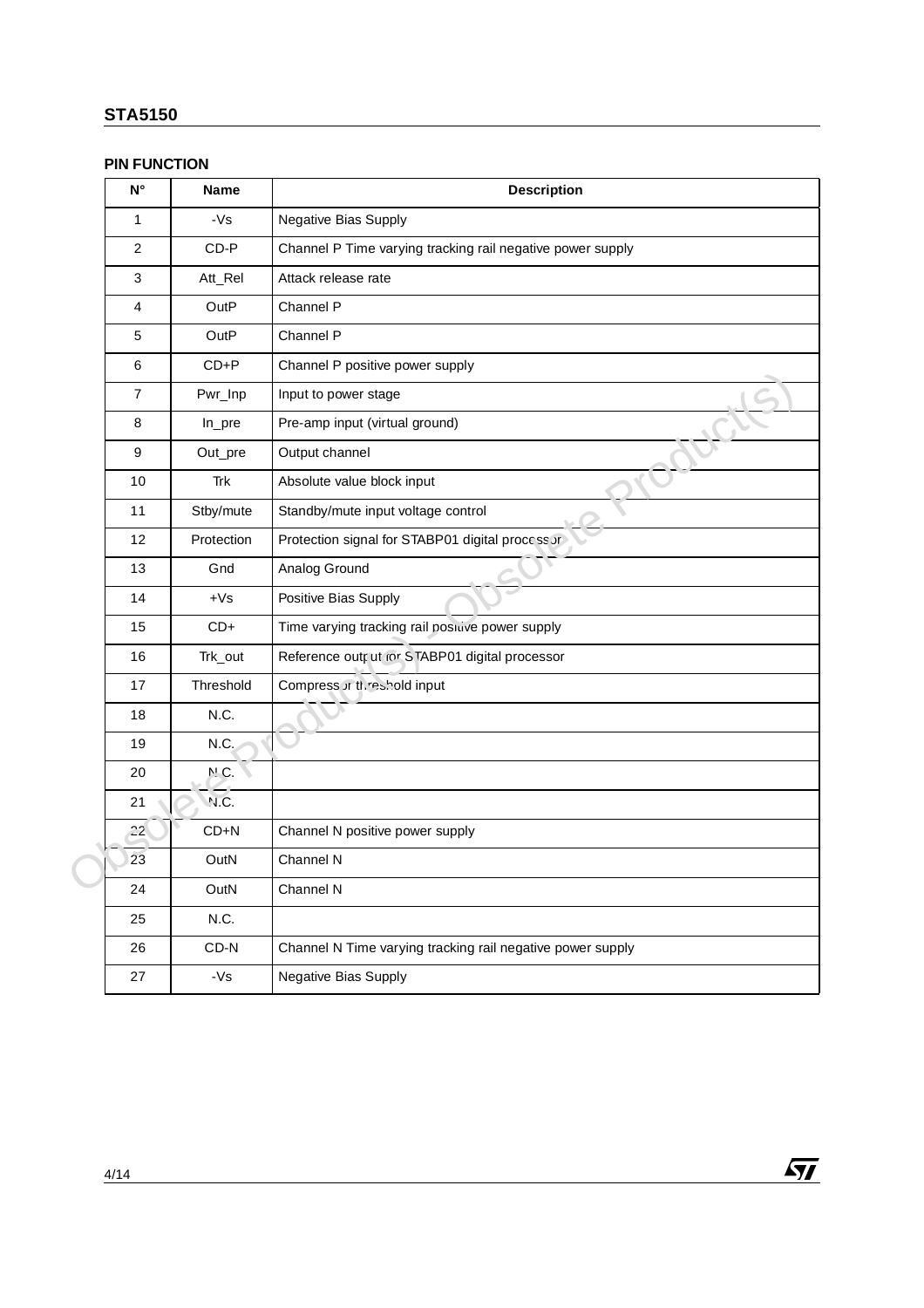| <b>Symbol</b>           | <b>Parameter</b>                                                                                        | <b>Test Condition</b>                                                                                                                               | Min.                      | Typ.                   | Max.             | Unit                |
|-------------------------|---------------------------------------------------------------------------------------------------------|-----------------------------------------------------------------------------------------------------------------------------------------------------|---------------------------|------------------------|------------------|---------------------|
|                         | <b>PREAMPLIFIER AND COMPRESSOR</b>                                                                      |                                                                                                                                                     |                           |                        |                  |                     |
| Vout clamp              | Maximum Voltage at Out_pre pin                                                                          |                                                                                                                                                     | 10                        | 11                     | 12               | Vpeak               |
| l <sub>in</sub>         | Audio input current                                                                                     |                                                                                                                                                     |                           |                        | 0.8              | mA                  |
| Vcontrol                | Voltage at Attack_Release pin                                                                           | Attenuation = 0dB<br>Attenuation = 6dB<br>Attenuation = 26dB                                                                                        | 0.35<br>6                 | 0<br>0.5<br>9          | 0.65<br>12       | V<br>V<br>V         |
| VC <sub>omp</sub><br>Th | Input voltage range for the<br>compression                                                              |                                                                                                                                                     | -5                        |                        | $-1$             | $\vee$              |
| $Z_{th}$                | Input impedance of Threshold pin                                                                        |                                                                                                                                                     | 100                       |                        |                  | $K\Omega$           |
| Voffset                 | Output Offset at Out_pre pin with:                                                                      | $V_{\text{CRT}} = 0V$ ; Attenuation = 0dB<br>$V_{CRT} = 0.5V$ ; Attenuation = 6dB<br>$V_{\text{CRT}} = 9V$ ; Attenuation = 26dB                     | $-10$<br>$-250$<br>$-450$ |                        | 10<br>250<br>450 | mV<br>mV<br>mV      |
| <b>THD</b>              | Distortion at Out_pre:                                                                                  | $V_{\text{CRT}} = 0V$ ; Attenuation = 0dB<br>$V_{\text{CRT}} = 0.5V$ ; Attenuation = 6d <sup>R</sup><br>$V_{\text{CRT}} = 9V$ ; Attenuation = 26 JE |                           | 0.01                   | 5<br>5           | %<br>$\%$<br>%      |
| EN                      | Noise at Out_pre pin :                                                                                  | VCRT= 0V; Attenuation = 0dB<br>$V_{\text{CRT}} = 0.5V$ ; Attanuation = 6dB<br>V <sub>CRT</sub> = 9V, At שוי וי V <sub>CRT</sub> = 9V, At            |                           | $10^{(2)}$<br>50<br>60 |                  | μV<br>$\mu$ V<br>μV |
| $I_{\rm ct}$            | Attack time current at pin<br>Attack_release                                                            |                                                                                                                                                     |                           | 1.5                    |                  | mA                  |
|                         | 2. This value is due to the thermal noise of the external resistors R <sub>r</sub> and R <sub>i</sub> . |                                                                                                                                                     |                           |                        |                  |                     |
|                         | <b>TRACKING PARAMETERS</b>                                                                              |                                                                                                                                                     |                           |                        |                  |                     |
| $G_{trk}$               | Tracking reference voltage gain                                                                         |                                                                                                                                                     | 13                        | 14                     | 15               | V                   |
| V <sub>trk_out</sub>    | Tracking refoutput voltage                                                                              |                                                                                                                                                     | 0                         | 20                     |                  | V                   |
| Itrk_out                | Current capability                                                                                      |                                                                                                                                                     | 5                         | 6                      | $\overline{7}$   | mA                  |
| $Z_{trk}$               | li.put impedance (T <sub>rk</sub> )                                                                     |                                                                                                                                                     |                           | $\mathbf{1}$           |                  | $M\Omega$           |
| <b>CUTPUT BRIDGE</b>    |                                                                                                         |                                                                                                                                                     |                           |                        |                  |                     |
| $G_{\text{out}}$        | Half Output bridge gain                                                                                 |                                                                                                                                                     | 5.5                       | 6                      | 6.5              | dВ                  |
| $G_{ch}$                | Output bridge differential gain                                                                         |                                                                                                                                                     | 11                        | 12                     | 13               | dВ                  |
| $\Delta G_{ch}$         | Output bridges gain mismatch                                                                            |                                                                                                                                                     | -1                        |                        | 1                | dB                  |

**ELECTRICAL CHARACTERISTCS** (Test Condition: Vs+ = 28V, Vs- = -24V, V<sub>CD+</sub> = 20V, V<sub>CD-</sub> = -20V,  $R_L$  = 4Ω, external components at the nominal value f = 1KHz, Tamb = 25°C unless otherwise specified

|                       |                                                                                       | $v_{\text{UK}}$ – 0.0 $v$ , Altonuation – 00D<br>$V_{\text{CRT}} = 9V$ ; Attenuation = 26dB                                                  | ⊷<br>$-450$ |                        | -vv<br>450     | mV                            |
|-----------------------|---------------------------------------------------------------------------------------|----------------------------------------------------------------------------------------------------------------------------------------------|-------------|------------------------|----------------|-------------------------------|
| <b>THD</b>            | Distortion at Out_pre:                                                                | $V_{\text{CRT}} = 0V$ ; Attenuation = 0dB<br>$V_{CRT} = 0.5V$ ; Attenuation = 6d <sup>B</sup><br>$V_{\text{CRT}} = 9V$ ; Attenuation = 26 JE |             | 0.01                   | 5<br>5         | %<br>%<br>℅                   |
| EN                    | Noise at Out_pre pin :                                                                | $V_{\text{CRT}} = 0V$ ; Attenuation = 0dB<br>$V_{\text{CRT}} = 0.5V$ ; Attanuation = 6dB<br>VCRT= 9V, At שול וי וי Ucrt= 9V,                 |             | $10^{(2)}$<br>50<br>60 |                | $\mu V$<br>$\mu V$<br>$\mu$ V |
| $I_{\text{ct}}$       | Attack time current at pin<br>Attack_release                                          |                                                                                                                                              |             | 1.5                    |                | mA                            |
|                       | 2. This value is due to the thermal noise of the external resistors $R_r$ and $R_i$ . |                                                                                                                                              |             |                        |                |                               |
|                       | <b>TRACKING PARAMETERS</b>                                                            |                                                                                                                                              |             |                        |                |                               |
| $G_{\mathsf{trk}}$    | Tracking reference voltage gain                                                       |                                                                                                                                              | 13          | 14                     | 15             | V                             |
| $V_{trk\_out}$        | Tracking refout ut voltage                                                            |                                                                                                                                              | $\Omega$    | 20                     |                | V                             |
| Itrk out              | Current capability                                                                    |                                                                                                                                              | 5           | 6                      | $\overline{7}$ | mA                            |
| $Z_{trk}$             | $h$ . put impedance $(T_{rk})$                                                        |                                                                                                                                              |             | 1                      |                | ΜΩ                            |
| <b>CITE JT BRIDGE</b> |                                                                                       |                                                                                                                                              |             |                        |                |                               |
| $G_{\text{out}}$      | Half Output bridge gain                                                               |                                                                                                                                              | 5.5         | 6                      | 6.5            | dB                            |
| $G_{ch}$              | Output bridge differential gain                                                       |                                                                                                                                              | 11          | 12                     | 13             | dB                            |
| $\Delta G_{ch}$       | Output bridges gain mismatch                                                          |                                                                                                                                              | $-1$        |                        | 1              | dВ                            |
| $P_{out}$             | <b>Continuous Output Power</b>                                                        | $THD = 0.5%$<br>$THD = 10%$                                                                                                                  | 150<br>190  | 160<br>200             |                | W<br>W                        |
| <b>THD</b>            | Total harmonic distortion of the                                                      | $Po = 5W$                                                                                                                                    |             | 0.01                   |                | $\%$                          |
|                       | output bridge                                                                         | $f = 20$ Hz to 20KHz; Po = 50W                                                                                                               |             |                        | 0.1            | %                             |
| V <sub>Off</sub>      | Output bridge D.C. offset                                                             |                                                                                                                                              |             |                        | 50             | mV                            |
| EN                    | Noise at Output bridge pins                                                           | f = 20Hz to 20KHz; Rg = $50\Omega$                                                                                                           |             | 12                     |                | μV                            |
| $Z_{\rm br\_in}$      | Input impedance                                                                       |                                                                                                                                              | 100         | 140                    | 180            | KΩ                            |

 $\sqrt{M}$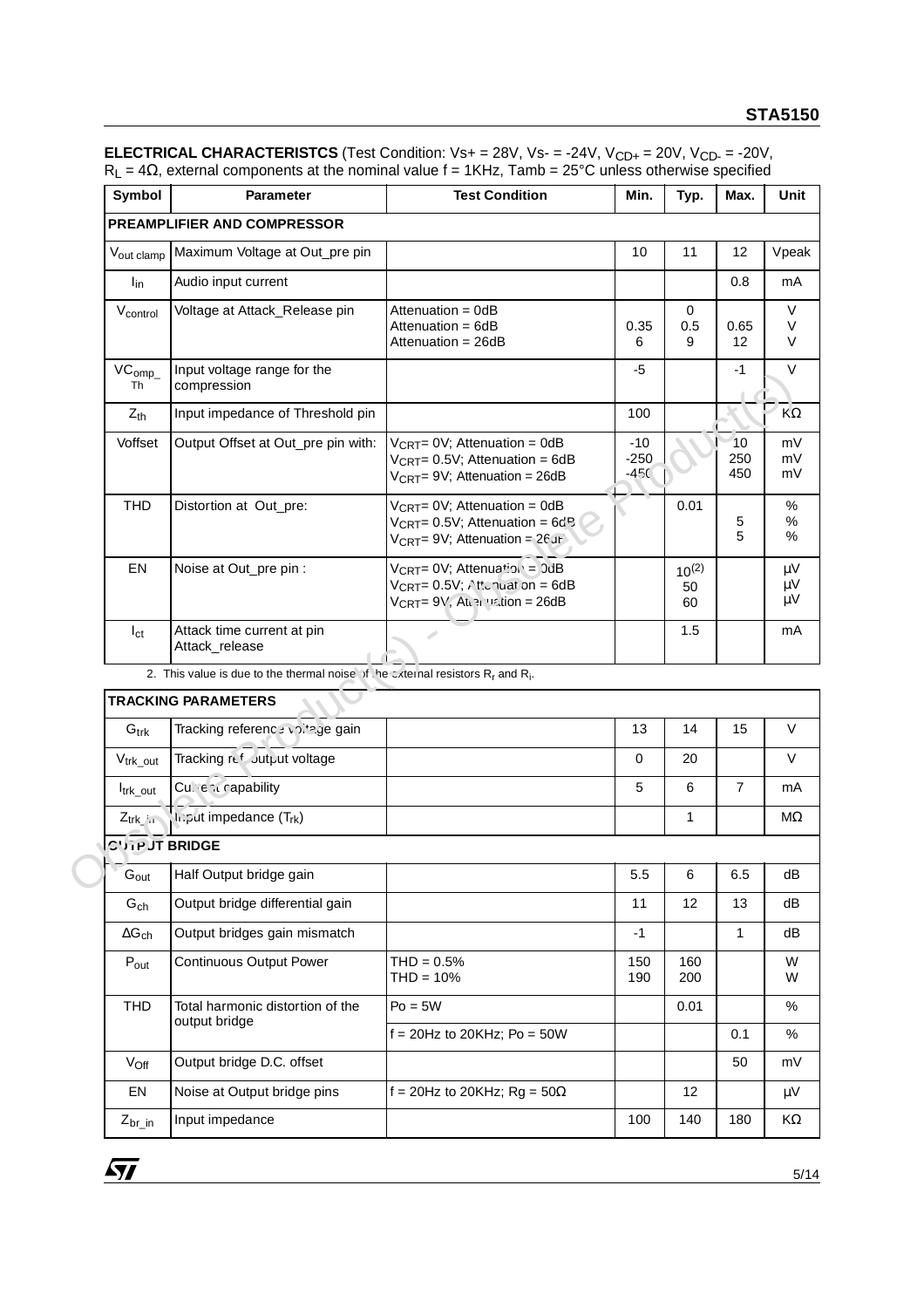# **ELECTRICAL CHARACTERISTCS** (continued)

| Symbol            | Parameter                                            | <b>Test Condition</b>                                                                                    | Min. | Typ.              | Max.            | Unit            |
|-------------------|------------------------------------------------------|----------------------------------------------------------------------------------------------------------|------|-------------------|-----------------|-----------------|
| $R_{\text{dson}}$ | Output power Rdson                                   | $IO = 1A$                                                                                                |      | 100               | 200             | $m\Omega$       |
| <b>OLG</b>        | Open Loop Voltage Gain                               |                                                                                                          |      | 100               |                 | dB              |
| <b>GB</b>         | Unity Gain Bandwidth                                 |                                                                                                          |      | 1.4               |                 | <b>MHz</b>      |
| <b>SR</b>         | <b>Slew Rate</b>                                     |                                                                                                          |      | $\overline{7}$    |                 | $V/\mu s$       |
| <b>PROTECTION</b> |                                                      |                                                                                                          |      |                   |                 |                 |
| V <sub>stby</sub> | Stby voltage range                                   |                                                                                                          | 0    |                   | 0.8             | V               |
| V <sub>mute</sub> | Mute voltage range                                   |                                                                                                          | 1.6  |                   | $\mathbf{3}$    | $\mathcal{L}$   |
| V <sub>play</sub> | Play voltage range                                   |                                                                                                          | 4    |                   | $5\overline{)}$ | $\vee$          |
| $T_{h1}$          | First Over temperature threshold                     |                                                                                                          |      | 1: 3              |                 | $\rm ^{\circ}C$ |
| $T_{h2}$          | Second Over temperature<br>threshold                 |                                                                                                          |      | 150               |                 | $^{\circ}C$     |
| Unbal.<br>Ground  | Upper Unbalancing ground<br>threshold                | Referred to (CD <sup>+</sup> - CD <sup>-</sup> )/2                                                       |      | 5                 |                 | V               |
| Unbal.<br>Ground  | Lower Unbalancing ground<br>threshold                | Referred to $(CD^+ - 5L)^2/2$                                                                            |      | $-5$              |                 | V               |
| $UV_{th}$         | Under voltage threshold                              | $ Vs+  +  Vs +$                                                                                          |      | 20                |                 | V               |
| $P_{d_{reg.}}$    | Power dissipation threshold for<br>system regulation | $i_{\text{prot}}$ = 50µA; @ Vds = 10V                                                                    | 64   |                   | 78              | W               |
| $P_{d\_max}$      | Switch off power dissioation<br>threshold            | $@$ Vds = 10V                                                                                            |      | 120               |                 | W               |
| I <sub>prot</sub> | Protection current slope                             | for $Pd > Pd_{req}$                                                                                      |      | 400               |                 | μA/W            |
| I <sub>lct</sub>  | Limiting Current threshold                           |                                                                                                          | 12   | 14                | 16              | Α               |
|                   |                                                      |                                                                                                          |      |                   |                 |                 |
| $H - V$           | Positive supply current                              | Stby (Vstby/mute $pin = 0V$ )<br>Mute (Vstby/mute pin = 2.5V)<br>Play (Vstby/mute pin = 5V no signal)    |      | 4<br>30<br>30     |                 | mA<br>mA<br>mA  |
| I-Vs              | Negative supply current                              | Stby (Vstby/mute pin = 0V)<br>Mute (Vstby/mute pin = $2.5V$ )<br>Play (Vstby/mute pin = 5V no signal)    |      | 4<br>30<br>30     |                 | mА<br>mA<br>mA  |
| ICD+              | Positive traking rail supply current                 | Stby (Vstby/mute $pin = 0V$ )<br>Mute (Vstby/mute pin = $2.5V$ )<br>Play (Vstby/mute pin = 5V no signal) |      | 100<br>110<br>110 |                 | μA<br>mA<br>mA  |
| ICD-              | Negative traking rail supply current                 | Stby (Vstby/mute pin = 0V)<br>Mute (Vstby/mute pin = $2.5V$ )<br>Play (Vstby/mute pin = 5V no signal)    |      | 100<br>110<br>110 |                 | μA<br>mA<br>mA  |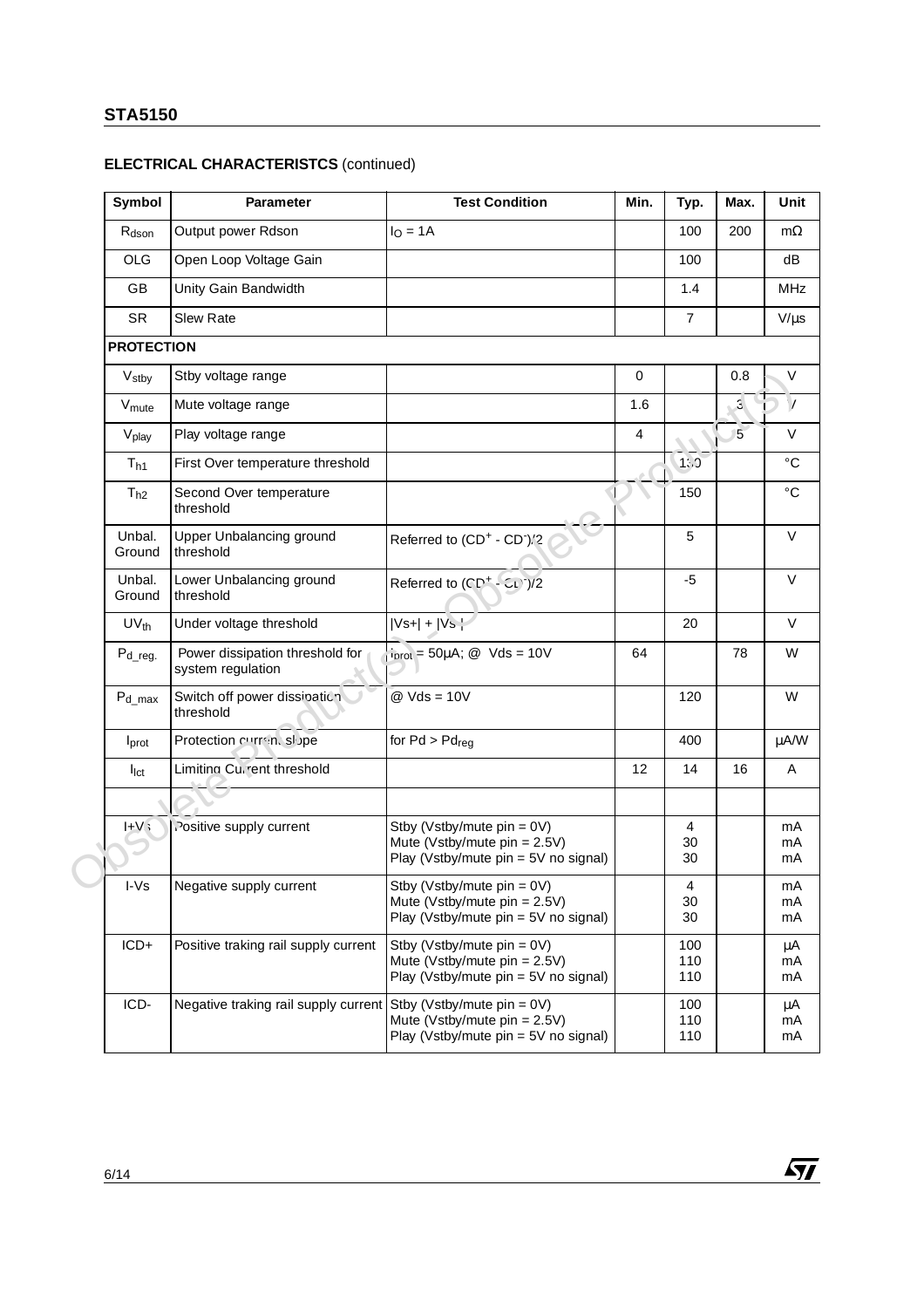#### **FUNCTIONAL DESCRIPTION**

The circuit contains all the blocks to build a mono amplifier. It is based on the Output Bridge Power Amplifier, and its protection circuit. Moreover, the compression function and a signal rectifier are added to complete the circuit.

The operation modes are driven by The Turn-on/off sequence block. In fact the IC can be set in three states by the Stby/mute pin:

Standby (  $V_{\text{pin}}$  < 0.8V), Mute (1.6V <  $V_{\text{pin}}$  < 3V), and Play ( $V_{\text{pin}}$  > 4V).

In the Standby mode all the circuits involved in the signal path are in off condition, instead

in Mute mode the circuits are biased but the Speakers Outputs are forced to ground potential.

These voltages can be get by the external RC network connected to Stby/Mute pin.

| <b>Fault Type</b>                                   | <b>Condition</b>                         | <b>Protection strategy</b>                              | <b>Action</b> (me                                    | <b>Release time</b>                                  |
|-----------------------------------------------------|------------------------------------------|---------------------------------------------------------|------------------------------------------------------|------------------------------------------------------|
| Chip Over<br>temperature                            | Ti > 130 °C                              | Mute                                                    | Fast                                                 | Slow Related to<br>Turn_on sequence                  |
| Chip Over<br>temperature                            | Ti > 150 °C                              | Standby                                                 | Fast                                                 | Slow, Related to<br>Turn_on sequence                 |
| Unbalancing<br>Ground                               | $ Vgnd $ > $((CD+)$ -<br>$(CD-))/2 + 5V$ | Standby                                                 | Fast                                                 | Slow, Related to<br>Turn_on sequence                 |
| Short circuit                                       | lout > 14A                               | <b>Standby</b>                                          | Fast                                                 | Slow, related to<br>Turn_on sequence                 |
| <b>Under Voltage</b>                                | $ Vs+  +  Vs-  < 10V$                    | Standby                                                 | Fast                                                 | Slow, related to<br>Turn_on sequence                 |
| Extra power<br>dissipation<br>at output transistor  | $Pdt \rightarrow C+W$                    | <b>Reducing DIGITAL</b><br>CONVERTER output<br>voltage. | Related to the<br><b>DIGITAL</b><br><b>CONVERTER</b> | Related to the<br><b>DIGITAL</b><br><b>CONVERTER</b> |
| Maximum pc ve<br>dissipation<br>at output ransistor | Pd tr. > 120W                            | Standby                                                 | Fast                                                 | Slow, related to<br>Turn_on sequence                 |

#### **Table 1. Protection Implementation**

#### **Compression**

An other important function implemented, to avoid high power dissipation and clipping distortion, is the Compression of the signal input. In fact the preamplifier stage performs a voltage gain equal to 5, fixed by Ri and Rr external resistor, but in case of high input signal or low power supply voltage, its gain could be reduced of 26dB. This function is obtained with a feedback type compressor that , in practice, reduces the impedance of the external feedback network. The behavior of compression it's internally fixed but depends from the Audio input voltage signal level, and from the Threshold voltage applied to the Threshold pin. The attack and release time are programmable by the external RC network connected to the Att\_Rel pins.

The constraints of the circuit in the typical application are the following:

| Vthreshold range | $= -5$ to 0 |
|------------------|-------------|
| Vin peak max     | $= 8V$      |
| Vout peak max    | $=10V$      |

$$
\sqrt{M}
$$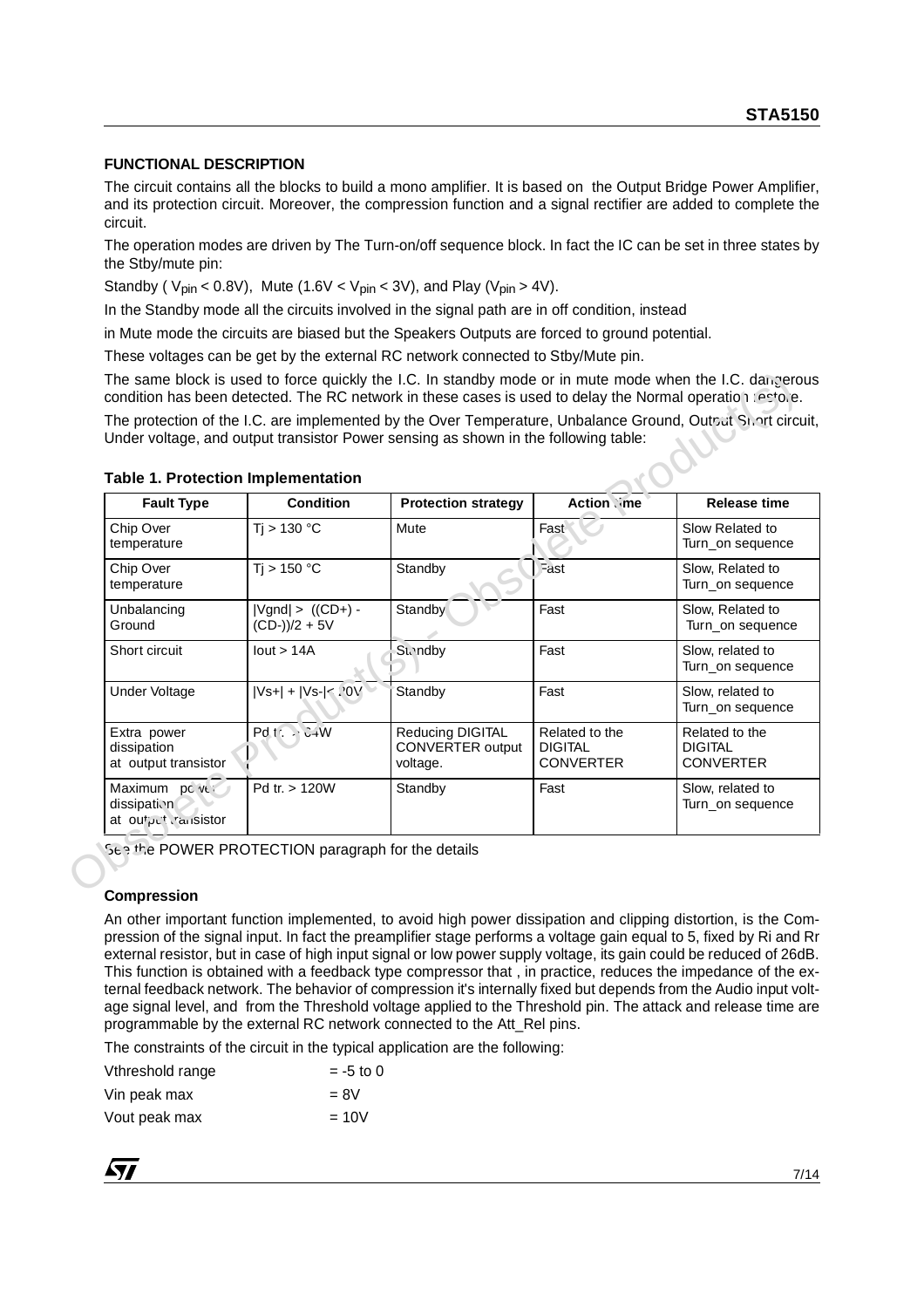Gain without compression  $(G) = 5$ 

 $Max$  Attenuation ratio  $= 26$  dB

The following graph gives the representation of the Compressor activation status related to the Vthreshold and the input voltage. The delimitation line between the two fields, compression or not, is expressed by the formula :

$$
V_{in} = \frac{2 \cdot |Vthreshold|}{G}
$$

Where G is the preamplifier gain without compression.

In the compression region the gain of the preamplifier will be reduced

(G = 2·Vthreshold/Vin) to maintain at steady state the output voltage equal 2\*|Vthreshold| .

Instead in the other region the compressor will be off  $(G = 5)$ .

The delimitation line between the two fields can be related to the output voltage of the preamplifier: in this case the formula is :

$$
V_{out} = 2 \cdot |Vthreshold|
$$





The relative attenuation introduced by the variable gain cell is the following :

$$
\text{Attention} = 20 \log_{\frac{2}{5}}^{2} \cdot \frac{|V_{th}|}{V_{in\_peak}}
$$

The total gain of the stage will be:

$$
Gdb = 20\log 5 +
$$
Attention

The maximum input swing is related to the value of input resistor, to guarantee that the input current remain under Iin Max value (1 mA).

$$
R_i > \frac{V_{in\_peak}}{I_{in\_max}}
$$

57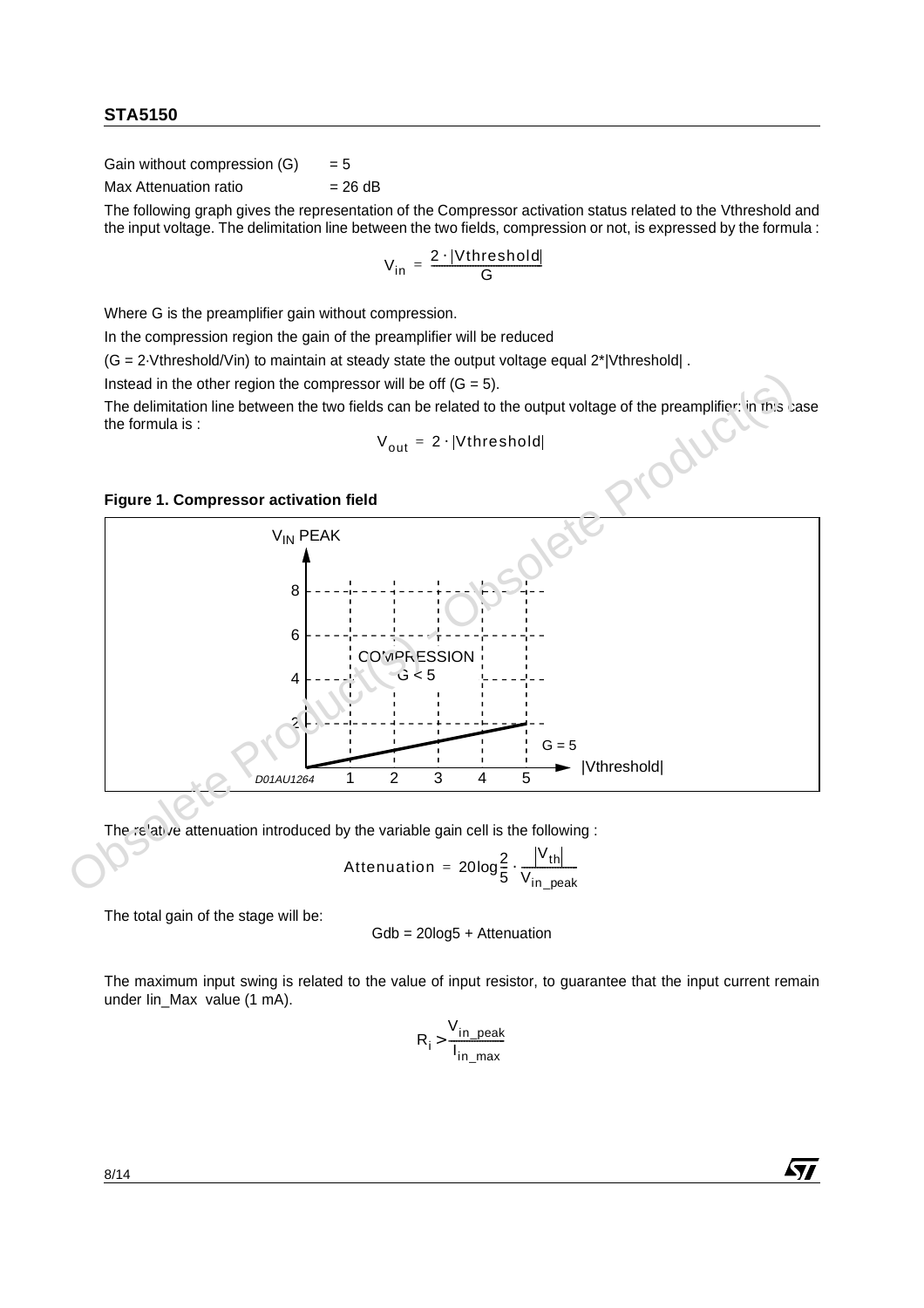**Figure 2. Compressor attenuation vs. input amplitude**



#### **ABSOLUTE VALUE BLOCK**

The absolute value block rectifies the signal after the compression to extract the control voltage for the external digital converter. The output voltage swing is internally limited, the gain is internally fixed to 14.

The input impedance of the rectifier is very high, to allow the appropriate filtering of the audio signal before the rectification (between Out\_pre and Trk pins).

#### **OUTPUT BRIDGE**

The Output bridge amplifier makes the single-ended to Differential conversion of the Audio signal using two power amplifiers, one in non-inverting configuration with gain equal to 2 and the other in inverting configuration with unity gain. To guarantee the high input impedance at the input pins, Pwr\_Inp1 and Pwr\_Inp2, the second amplifier stages are driven by the output of the first stages respectively.

#### **POWER PROTECTION**

To protect  $f \circ \mathcal{F}$  output transistors of the power bridge a power detector is implemented (fig 3).

**ABSOLUTE VALUE BLOCK**<br>
The absolute VALUE BLOCK<br>
The absolute value block rectifies the signal after the compression  $v_c$  excreat the control voltage for the external<br>
digital converter. The output voltage swing is inter The current flowing in the power bridge and trough the series resistor Rsense is measured reading the voltage drop between CD+1 and CD+. In the same time the voltage drop on the relevant power (Vds) is internally measured. These two voltages are converted in current and multiplied: the resulting current, Ipd, is proportional to the instantaneous dissipated power on the relevant output transistor. The current Ipd is compared with the reference current Ipda, if bigger (dissipated power > 64W) a current, Iprot, is supplied to the Protection pin. The aim of the current Iprot is to reduce the reference voltage for the digital converter supplying the power stage of the chip, and than to reduce the dissipated power. The response time of the system must be less than 200µSec to have an effective protection. As further protection, when Ipd reaches an higher threshold (when the dissipated value is higher then 120W) the chip is shut down, forcing low the Stby/Mute pin, and the turn on sequence is restarted.

*ky*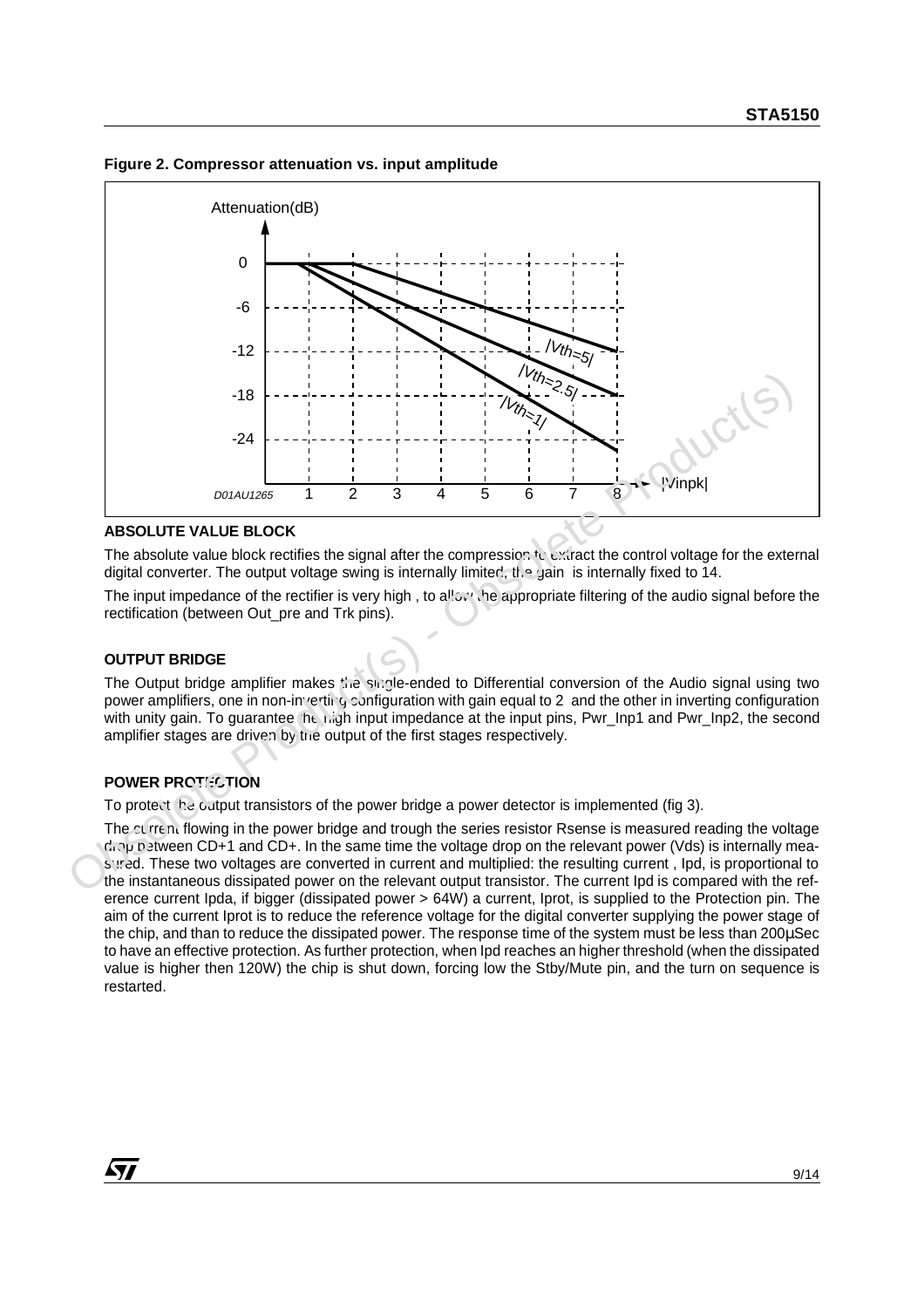



In fig. 4 there is the power protection strategy pictures. Under the curve of the 64W power, the chip is in normal operation, over 120W the chip is forced in Standby. This last status would be reached if the digital converter does not respond quikly enough reducing the stress to less than 120W.

The fig.5 gives the protection current, iprot, behavior. The current sourced by the pin Prot follows the formula:

$$
I_{\text{prot}} = \frac{(P_{\text{d}} - P_{\text{d}\_av\_th}) \cdot 5 \cdot 10^{-4}}{1.25 \text{V}}
$$

for  $P_d < P_d$  av that  $I_{prot} = 0$ 

Independently of the output voltage, the chip is also shut down in the folowing conditions:

When the currentthrough the sensing resistor,  $R_{\text{sense}}$ , reaches 14A (Voltage drop (CD+) - (CD+1) = 700mV).

When the average junction temperature of the chip reaches 150°C.

When the ground potential differ from more than 5V from the half of the power supply voltage, ((CD+)-(CD-))/2 When the sum of the supply voltage |Vs+| + |Vs-| <20V

57

The output bridge is muted when the average junction temperature reaches 130°C.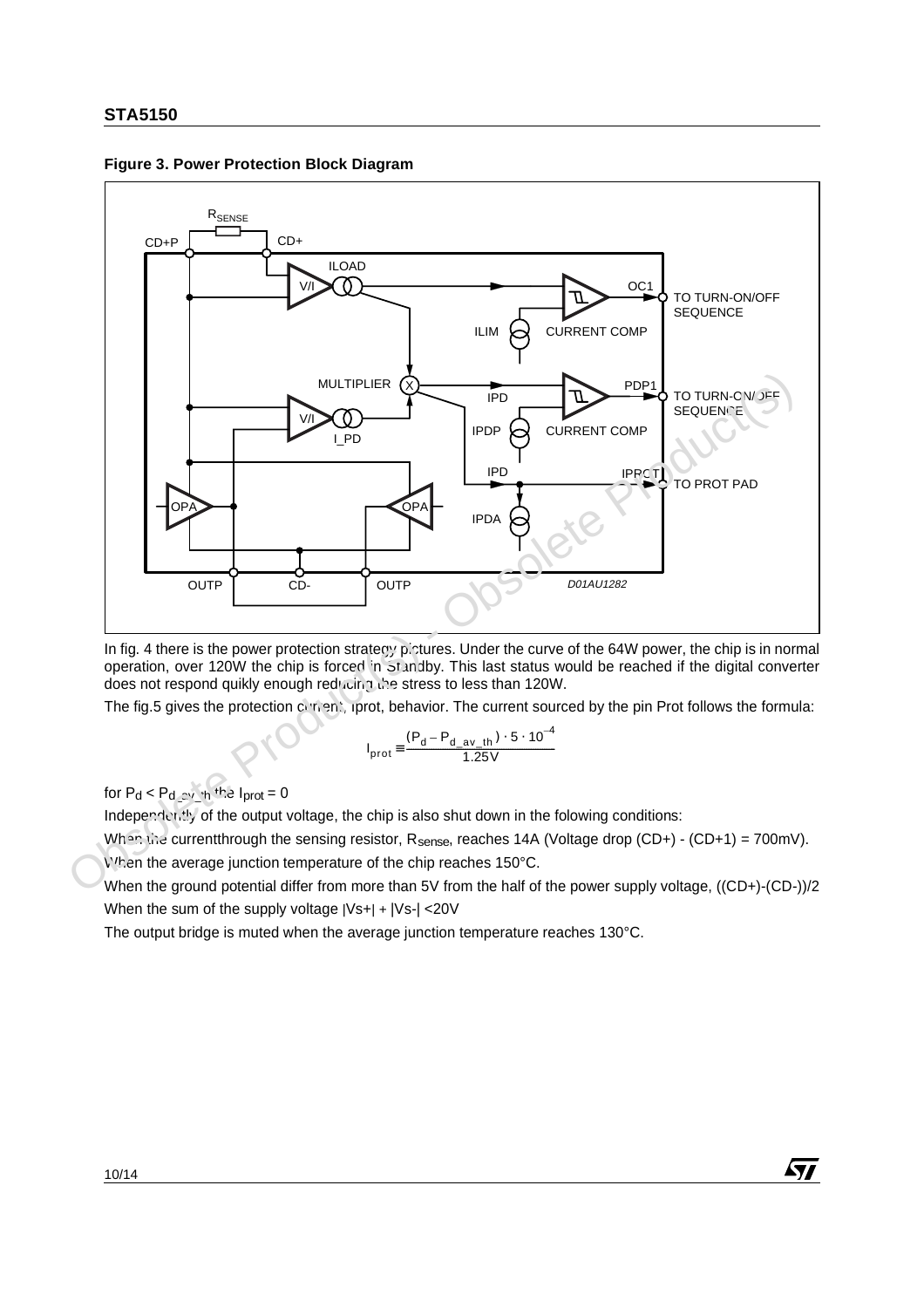

#### **Figure 4. Power protection threshold Figure 5. Protection current behaviour**



#### **Figure 6. Test and Application Circuit**

 $\sqrt{27}$ 

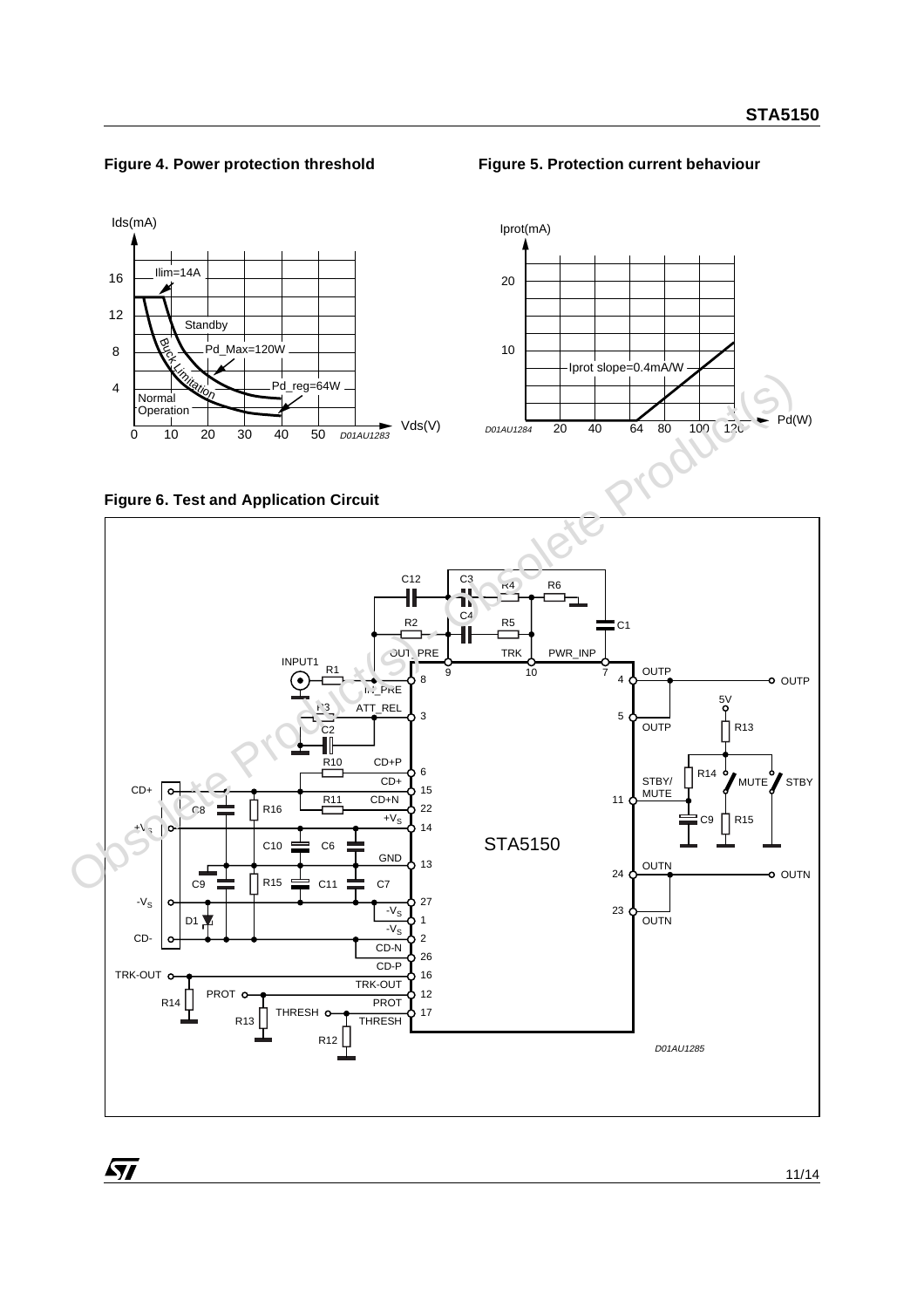# **EXTERNAL COMPONENTS**

| <b>Name</b>           | <b>Function</b>                                | Value                                                                   | Formula                                   |
|-----------------------|------------------------------------------------|-------------------------------------------------------------------------|-------------------------------------------|
| Ri<br>R <sub>1</sub>  | Input resistor                                 | $10K\Omega$<br>$( G  = 5$ , Rr = 50K $\Omega$ )                         | $R_i = \frac{Rr}{ G }$                    |
| Rr<br>R <sub>2</sub>  | Feedback resistor                              | $50K\Omega$<br>( $ G  = 5$ , Ri = 10K $\Omega$                          | $Rr =  G  \cdot Rr$                       |
| Cac<br>C <sub>1</sub> | AC Decoupling capacitor                        | 100nF<br>$(tp = 16Hz,$<br>$Rac = 100K\Omega$ )                          | Cac = $\frac{1}{2\pi \cdot fp \cdot Rac}$ |
| Cct<br>C <sub>2</sub> | Capacitor for the attack time                  | $2.2 \mu F$<br>(Tattack = 13mSec,<br>Vcontrol = $9V$ ,<br>$lct = 1.5mA$ | $Cct = attack \frac{Ict}{Vconfrol}$       |
| R <sub>3</sub>        | Release constant time Resistor                 | $470K\Omega$<br>$(t = 1$ Sec.,<br>$Cct = 2.2 \mu F$ )                   | Rc.                                       |
| R <sub>4</sub>        | Resistor for tracking input voltage<br>filter  | 10KΩ                                                                    |                                           |
| R <sub>5</sub>        | Resistor for tracking input voltage<br>filter  | 56K $\Omega$                                                            |                                           |
| R <sub>6</sub>        | Resistor for tracking input voltage<br>filter  | 2'10'                                                                   |                                           |
| C <sub>3</sub>        | Capacitor for Tracking input<br>voltage filter | 1nF                                                                     |                                           |
| C <sub>4</sub>        | Dc decoupling capacitor                        | $1 \mu F$                                                               |                                           |
| R7                    | Bias Resistor for Stb, /N'ute<br>function      | 10KΩ                                                                    |                                           |
| R <sub>8</sub>        | Stby/Mute constant time resistor               | $30K\Omega$                                                             |                                           |
| R <sub>9</sub>        | Mute resis.or                                  | $30K\Omega$                                                             |                                           |
| C <sub>5</sub>        | Capacitor for Stby/Mute resistor               | $2.2 \mu F$                                                             |                                           |
| $R10 = R1$            | Sensing resistor for SOA detector              | $50 \text{m}\Omega$<br>5% 4W                                            |                                           |
| R <sub>2</sub>        | Conversion resistor for threshold<br>voltage   | $100K\Omega$                                                            |                                           |
| $C6 = C7$             | Power supply filter capacitor                  | 100nF                                                                   |                                           |
| $R15 = R16$           | Centering resistor                             | 400 $\Omega$ , 1W                                                       |                                           |
| $C8 = C9$             | Tracking rail power supply filter              | 680nF                                                                   |                                           |
| R <sub>13</sub>       | Protection                                     | 1 $K\Omega$                                                             |                                           |
| R <sub>14</sub>       | TRK_out                                        | 40K $\Omega$                                                            |                                           |
| $C10 = C11$           | Power supply filter capacitor                  | 470 µF, 63V                                                             |                                           |
| C12                   | Feedback capacitor                             | 100pF                                                                   |                                           |
| D <sub>1</sub>        | Schottky diode                                 | SB360                                                                   |                                           |

Note: Vcontrol is the voltage at Att\_Rel pin.

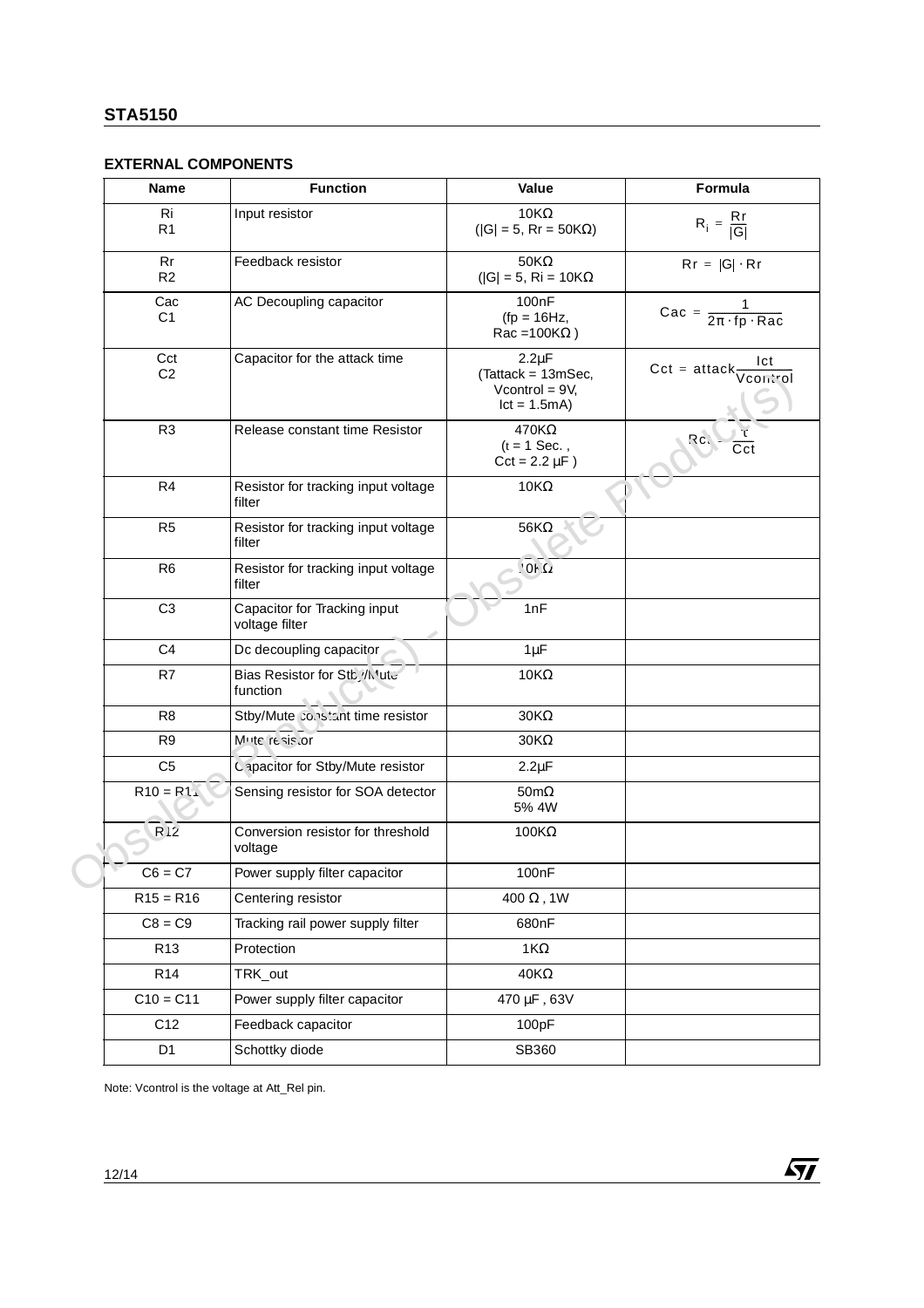